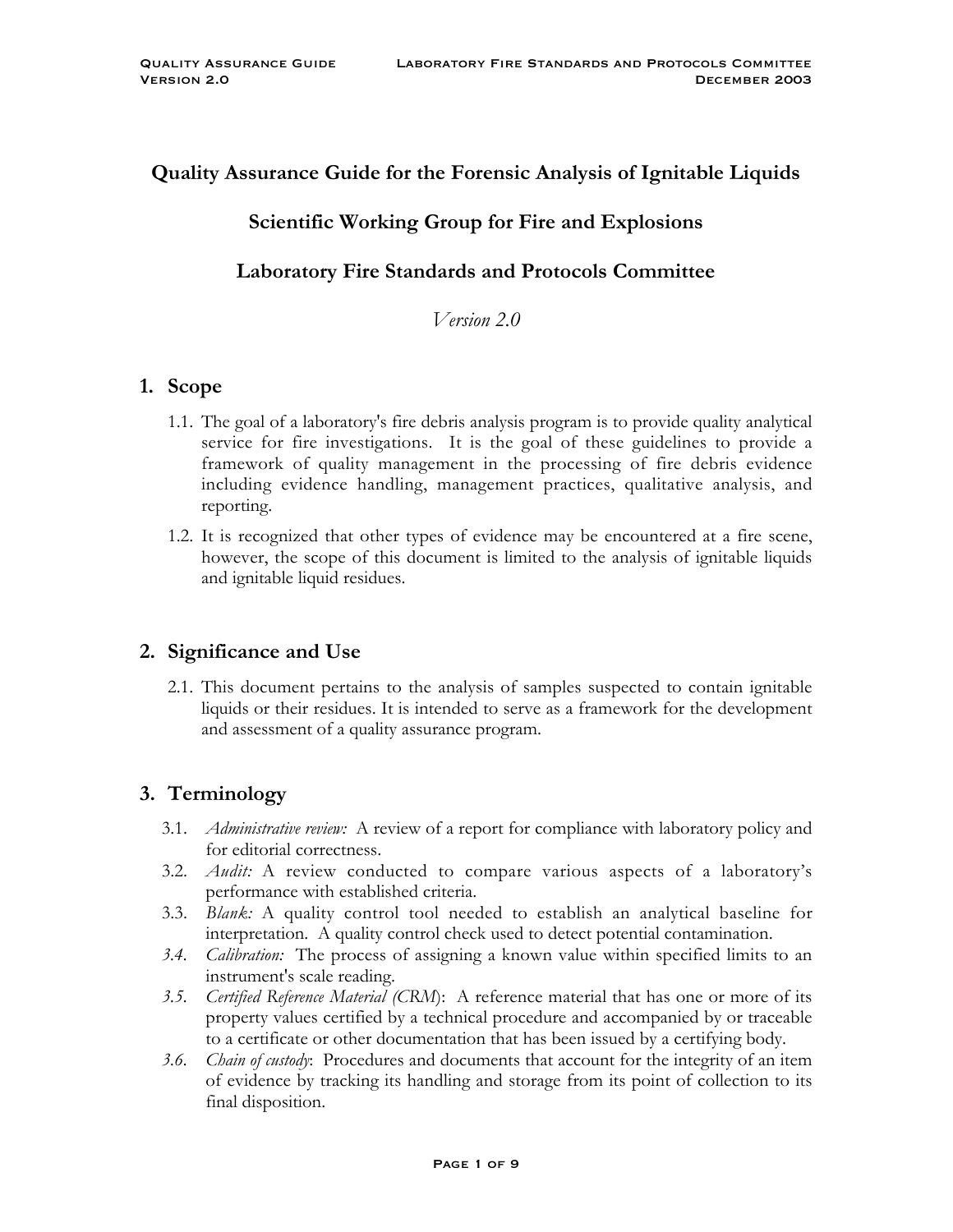- *3.7. Competency test:* An assessment of a person's knowledge, skills and ability to perform his assigned duties.
- *3.8. Deficiency of analysis*: An erroneous analytical result or interpretation, or an unacceptable deviation from an established policy or procedure in an analysis.
- 3.9. *Examine*r: A person who receives and examines evidence, interprets results, writes reports, and testifies to casework findings.
- 3.10. *Ignitable Liquid:* A liquid capable of burning.
- 3.11. *Official methods*: Validated analytical methods that have been accepted and published by an appropriate standardization organization.,
- *3.12. Proficiency Test:* An evaluation of personnel and laboratory procedures through the examination and interpretation of a prepared sample.
- 3.13. *Quality Assurance:* Planned and systematic actions to provide confidence that a service will meet established requirements.
- *3.14. Quality Control:* Operational procedures designed to ensure quality results or indicate system failure.
- *3.15. Reference Collection:* A collection of materials, substances, and/or objects of known properties and/or origin, that may be used to aid in the identification or classification of unknown items*.*
- *3.16. Reference Ignitable Liquid:* An ignitable liquid that has had its composition verified, and that is used to aid in the identification and classification of unknown ignitable liquids and their extracted residues.
- 3.17. *Systematic Error:* Any discrepancy due to an inherent problem in the design of the analytical process.
- *3.18. Technical Peer:* An examiner technically competent in fire debris analysis and related interpretation.
- *3.19. Technical Review:* Review by a technical peer for technical accuracy and use of appropriate methodology and documentation.
- 3.20. *Validation:* The acquisition of information needed to assess the reliability of a procedure and to determine the conditions under which acceptable test results can be obtained.
- 3.21. *Verification:* Confirmation that a validated method works as intended in a given environment.

### **4. Physical Plant**

- 4.1. The laboratory shall contain adequate space to perform required analytical functions and prevent contamination.
- 4.2. Chemical fume hoods shall be provided and maintained.
- 4.3. Adequate measures shall be taken to ensure good housekeeping in the laboratory.
	- 4.3.1. Housekeeping products that may be exposed to evidence and sampling devices shall be free of potential contaminants.
- 4.4. Adequate facilities must be provided to ensure the proper safekeeping of physical evidence, reference materials, and records.
	- 4.4.1. Refrigerators/freezers shall be available for the storage of samples prone to degradation (e.g. soil, biological samples).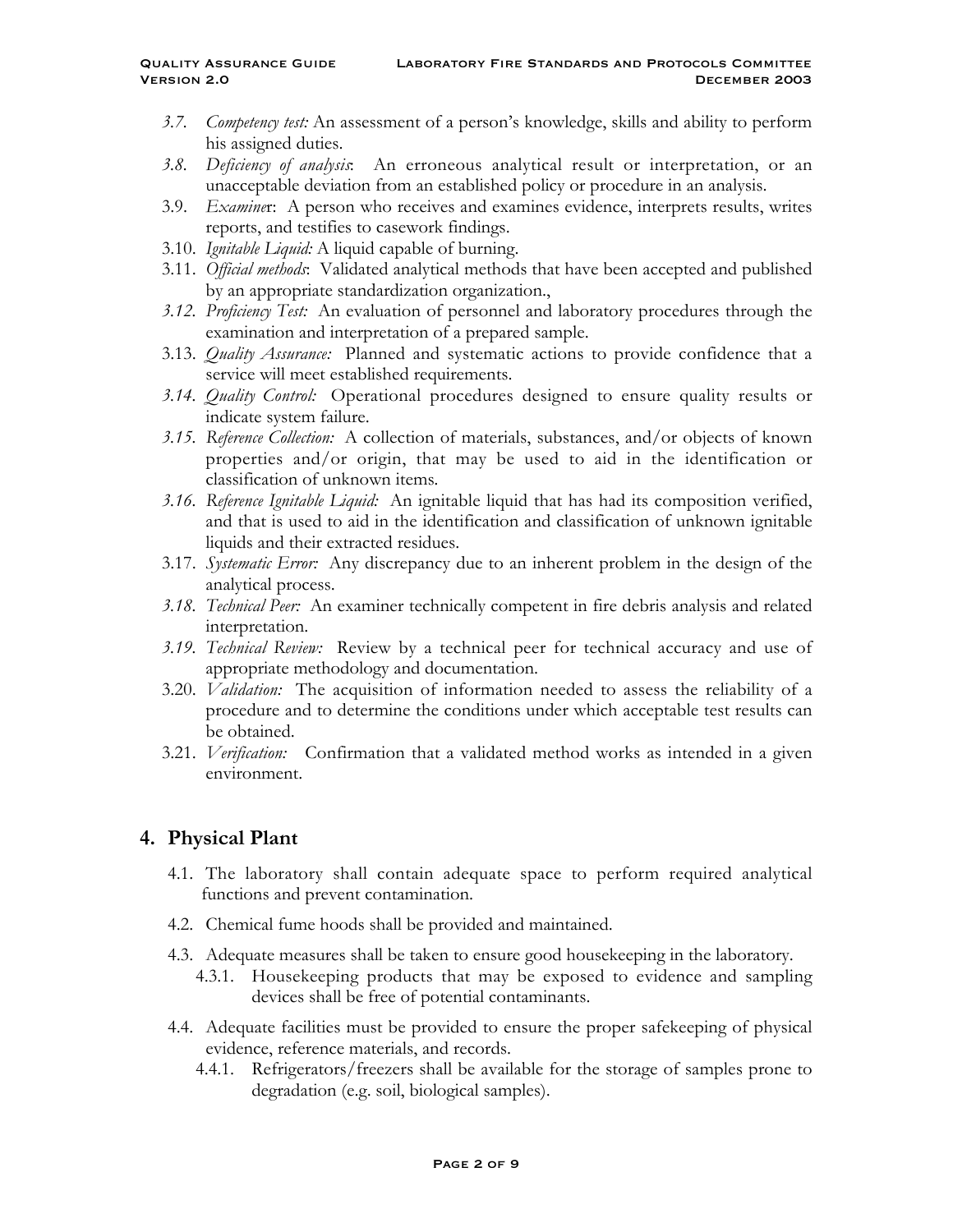- 4.4.2. Storage areas must be adequately ventilated to prevent incidental contamination.
- 4.4.3. Separate areas should be available for storing fire debris evidence and bulk ignitable liquid submissions.
- 4.5. Appropriate storage must be available for the storage of chemicals, reagents, and supplies. This storage area shall be separate from the evidence storage area.
- 4.6. Separate areas should be available for processing suspected ignitable liquid residues (debris samples) from other ignitable liquids (reference ignitable liquids and bulk liquid evidence submissions) or other controls must be in place to avoid incidental contamination.

# **5. Personnel**

5.1. Job Descriptions

- 5.1.1. Quality Assurance Manager
	- 5.1.1.1. A person who is responsible for maintaining and monitoring the quality management system.
- 5.1.2. Technician/Laboratory Aide
	- 5.1.2.1. A person who performs basic laboratory duties but does not examine or handle evidence.
- 5.1.3. Support Analyst
	- 5.1.3.1. A person who processes evidence, but does not issue reports for court purposes.
- 5.1.4. Analyst
	- 5.1.4.1. A person who examines and analyzes evidence for the presence of ignitable liquids and ignitable liquid residues or directs such analyses.
	- 5.1.4.2. A person who interprets ignitable liquid analysis results, writes reports based upon those results, and testifies as an expert to those findings.
- 5.2. Qualifications/Education
	- 5.2.1. Quality Manager
		- 5.2.1.1. Education, skill, and abilities commensurate with responsibilities.
	- 5.2.2. Laboratory Technician
		- 5.2.2.1. Education, skills, and abilities commensurate with responsibilities.
		- 5.2.2.2. On-the-job training specific to duties
	- 5.2.3. Support Analyst
		- 5.2.3.1. Have documented on-the-job training specific to responsibilities,

#### AND

5.2.3.2. Have demonstrated competency in the specific areas of responsibility through successful completion of a competency assessment,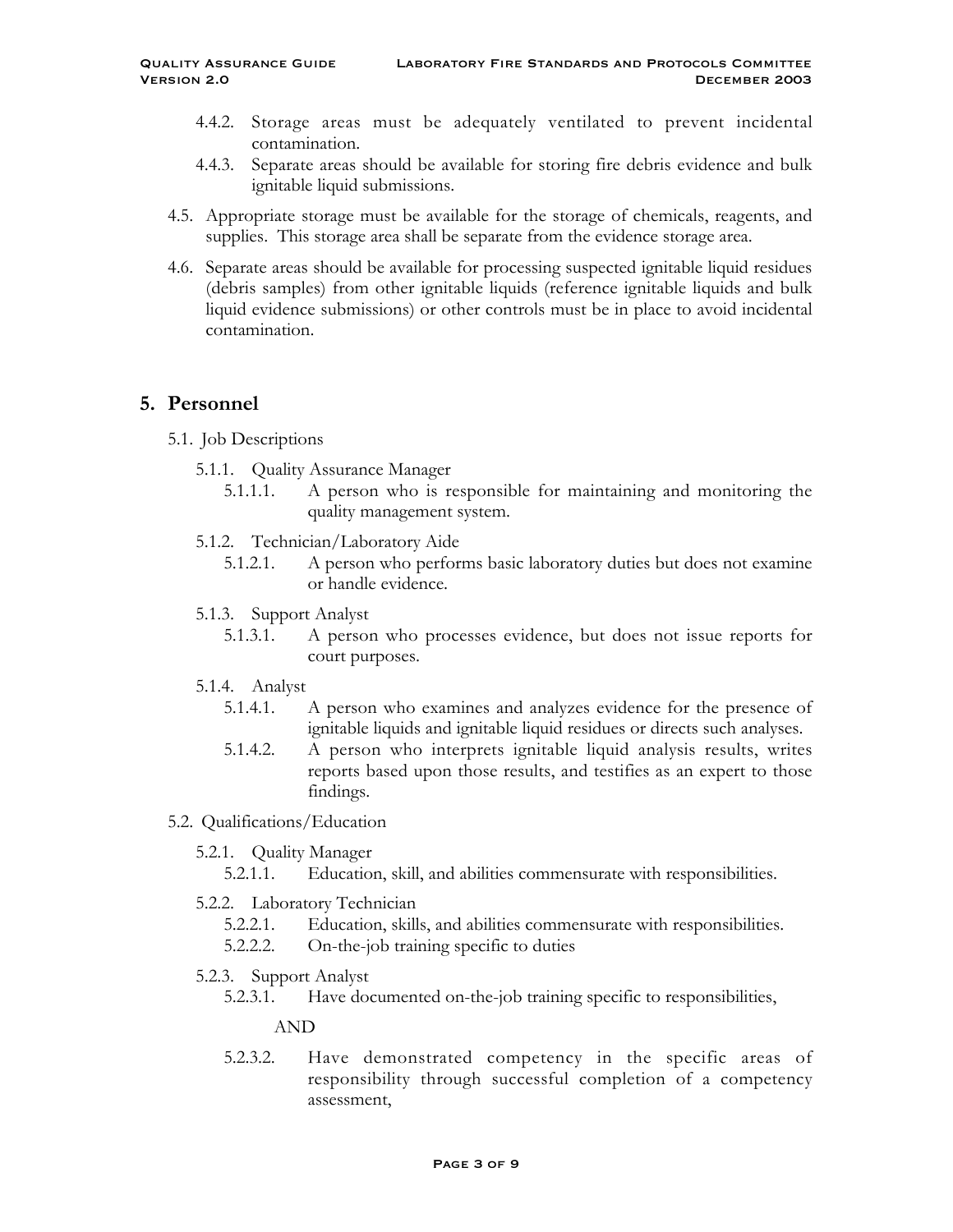#### AND

- 5.2.3.3. Meet the requirements of at least one of the following:
	- 5.2.3.3.1. Have a minimum of a bachelor's degree in a natural science or equivalent which shall include lecture and associated laboratory classes in general, organic, and analytical chemistry,

OR

- 5.2.3.3.2. Have a minimum of one (1) year practical experience in the area of fire debris analysis.
- 5.2.4. Analyst
	- 5.2.4.1. Have documented on-the-job training specific to responsibilities, AND
	- 5.2.4.2. Have demonstrated competency in the specific areas of responsibility AND
	- 5.2.4.3. Have a minimum of a bachelor's degree in a natural science or equivalent, which shall include lecture and associated laboratory classes in general, organic, and analytical chemistry.
- 5.3. Training
	- 5.3.1. The laboratory must establish a written training program for new analysts and for analysts in need of remedial training.
	- 5.3.2. The new analyst training program should include elements as described in "Training Guidelines for the Fire Debris Analyst: Basic Training Requirements Set Forth by SWGFEX Lab Fire Debris Training and Education Committee" (www.ncfs.org\twgfex\training) for analysts in need of remedial training should be customized to ensure that deficiencies are resolved.
	- 5.3.3. Training programs shall include documented standards of performance and assessment.
	- 5.3.4. Training shall include a period of supervised casework representative of the types of analyses the employee may perform.
	- 5.3.5. Upon the completion of the training program, documentation demonstrating that the trainee has achieved the required level of competence shall be generated and maintained.
- 5.4. Professional Development/Maintaining Qualifications
	- 5.4.1. In order to maintain qualifications analysts should:
		- 5.4.1.1. Successfully complete competency/proficiency testing in fire debris analysis on an annual basis.
		- 5.4.1.2. Actively participate in casework examinations.
		- 5.4.1.3. Attain a minimum requirement of 20 hours per year of continuing education of a chemical/technical nature relevant to the analyst's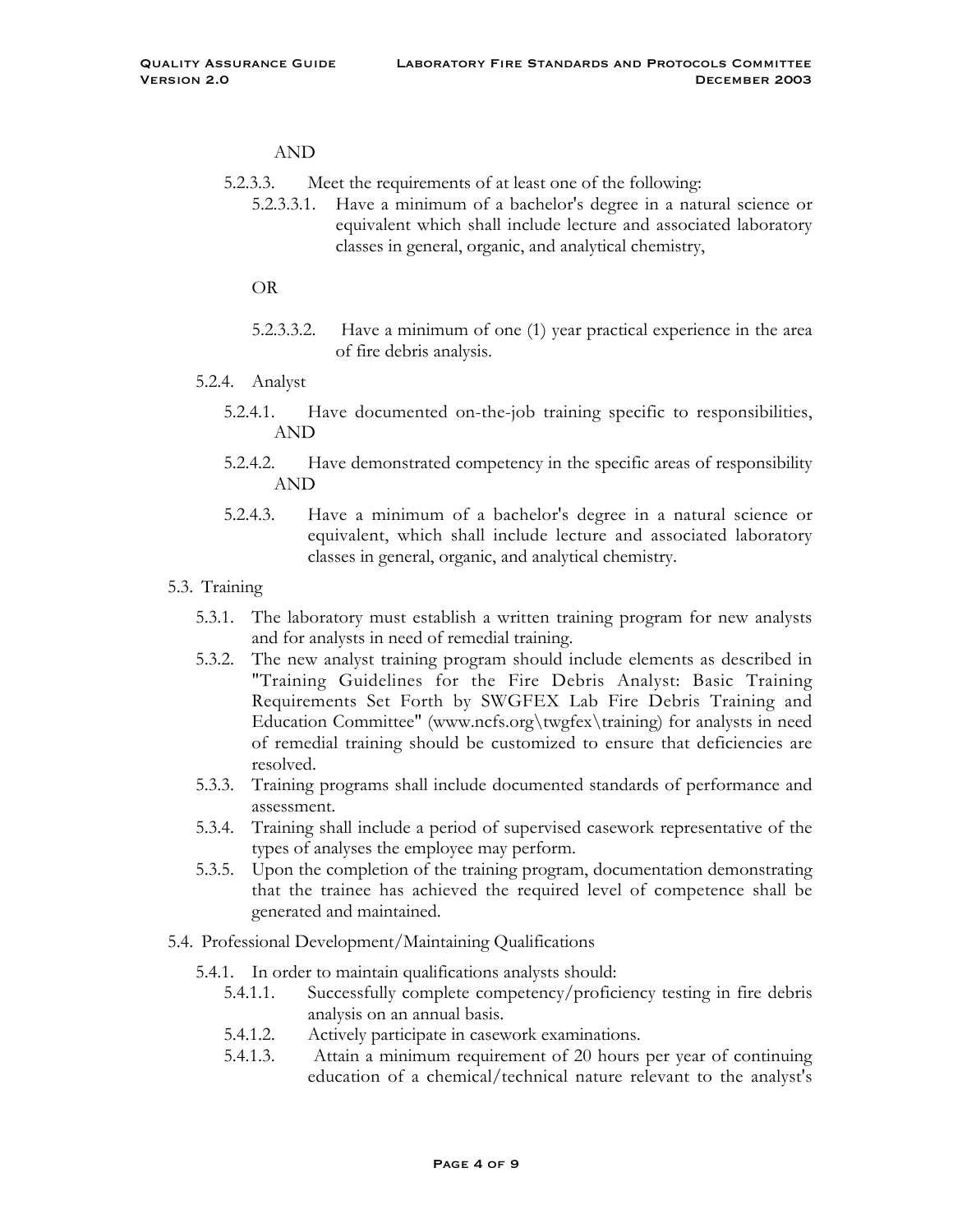duties. This can be achieved in a number of ways, including one or more of the following:

- 5.4.1.3.1. Attendance at a relevant professional forensic association meeting or workshop
- 5.4.1.3.2. Attendance in a relevant technical training course
- 5.4.1.3.3. Completion of relevant college-level courses
- 5.4.1.3.4. Participation and/or presentation in relevant research or method development

# **6. Quality Manual Documentation**

- 6.1. In addition to case documentation the laboratory must maintain the following:
	- 6.1.1. Test methods/procedures for ignitable liquid and ignitable liquid residue analysis for each technique utilized.
	- 6.1.2. Policies and procedures for and documentation of maintenance and use of reference ignitable liquids including acquisition, testing, and classification.
	- 6.1.3. Policies and procedures for and documentation of preparation and testing of prepared reagents used in ignitable liquid analysis.
	- 6.1.4. Evidence handling protocols and documentation of chain of custody.
	- 6.1.5. Policies and procedures for and documentation of equipment calibration and maintenance.
	- 6.1.6. Policies and procedures for and documentation of proficiency and competency testing.
	- 6.1.7. Policies for personnel training and qualifications.
	- 6.1.8. Documentation of professional development.
	- 6.1.9. Quality assurance protocols and documentation of audits.
	- 6.1.10. Security protocols.
	- 6.1.11. Health and safety policies.
	- 6.1.12. Procedures for and documentation of method validations and/or verifications.

### **7. Evidence Control**

- 7.1. The laboratory shall maintain written policies for evidence control to ensure the integrity of the evidence while in the laboratory's custody.
- 7.2. Access to the operational areas of the laboratory and areas in which evidence is stored must be controlled and limited.
- 7.3. Sample storage must prevent loss, deterioration, and contamination.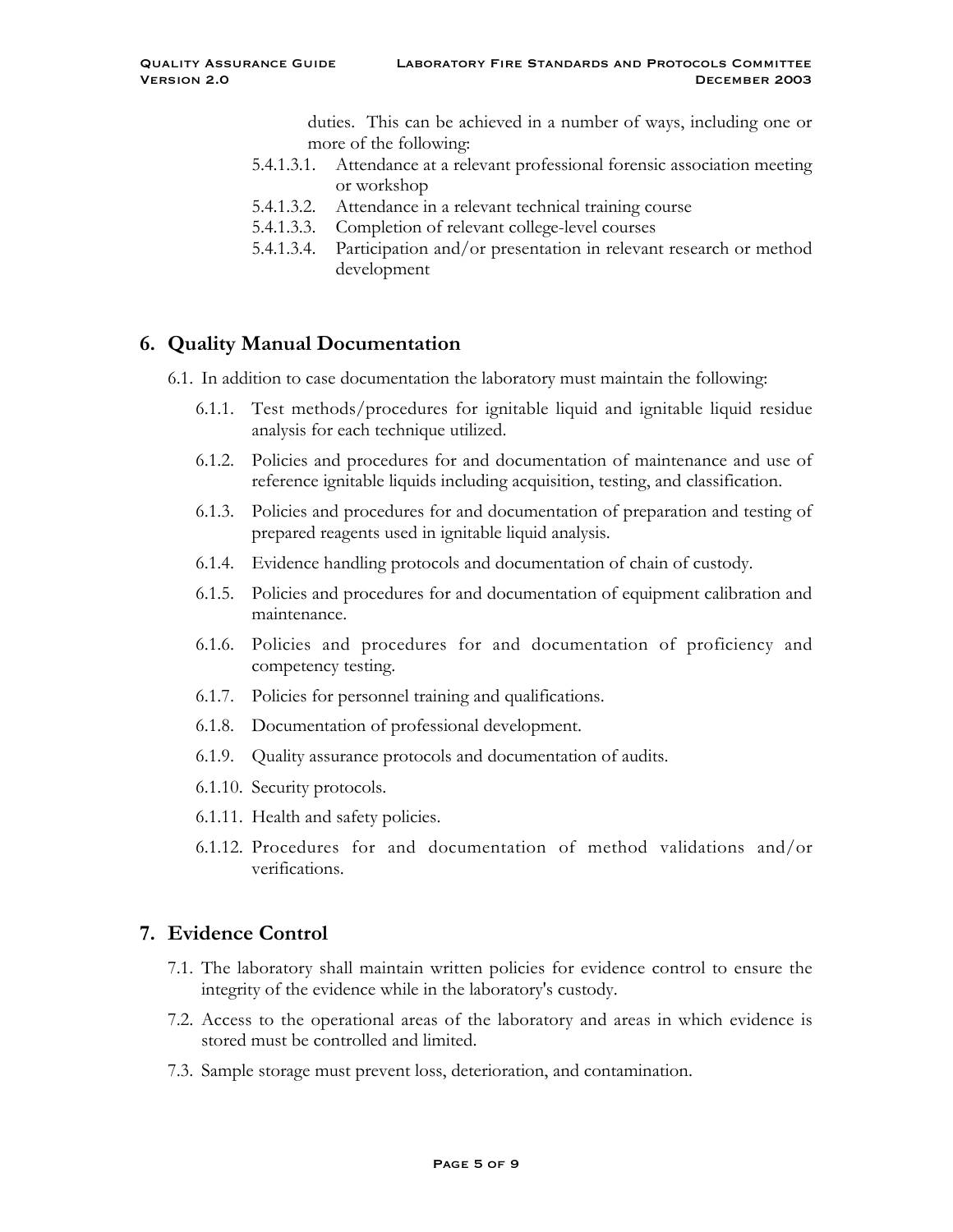- 7.4. Procedures should be in place to ensure that samples are properly labeled throughout the analytical process.
- 7.5. Procedures must be established to document and preserve the chain of custody for each item of evidence.
- 7.6. Evidence must be properly packaged, secured and sealed.
	- 7.6.1. Containers should be vapor-tight and free of ignitable liquid contaminants.
		- 7.6.1.1. It is recommended that a representative sample from batches of fire debris evidence containers be analyzed for incidental contamination prior to use.
- 7.7. The laboratory must maintain records of requests for analysis to include:
	- 7.7.1. A unique identifier assigned to each case or record.
	- 7.7.2. Submission documents.
	- 7.7.3. Identifying information of the submitting parties.
	- 7.7.4. A description of the items submitted.
	- 7.7.5. A record of the chain of custody.
- 7.8. A description of the evidence shall be compared to the documentation prior to analysis. Significant discrepancies shall be documented and resolved prior to completion of analysis.
	- 7.8.1. Any alteration of the evidence must be documented in writing.

### **8. Analytical Procedures**

- 8.1. Analytical Procedures for Ignitable Liquid Analysis
	- 8.1.1. The laboratory shall have and shall follow written analytical procedures.
	- 8.1.2. Work practices shall be established to prevent contamination of evidence during processing, analysis and storage.
	- 8.1.3. The analysis of various substrates for the presence of ignitable liquids or ignitable liquid residues can be accomplished by a variety of methods.
		- 8.1.3.1. Preference should be given to using non-destructive techniques. When multiple techniques are used, non-destructive techniques should be performed first.
	- 8.1.4. Sample handling after analysis
		- 8.1.4.1. Laboratory extracts should be preserved for potential re-analysis.
	- 8.1.5. All analytical procedures used must be validated and verified. The use of official methods is recommended.
		- 8.1.5.1. All new or unofficial methods must be validated prior to use in casework.
		- 8.1.5.2. Official methods must be verified prior to use in casework.
	- 8.1.6. Blanks representing each extraction technique should be run with each case to demonstrate that sampling devices, chemicals, and processes do not result in contamination of evidence.
- 8.2. Reference Ignitable Liquids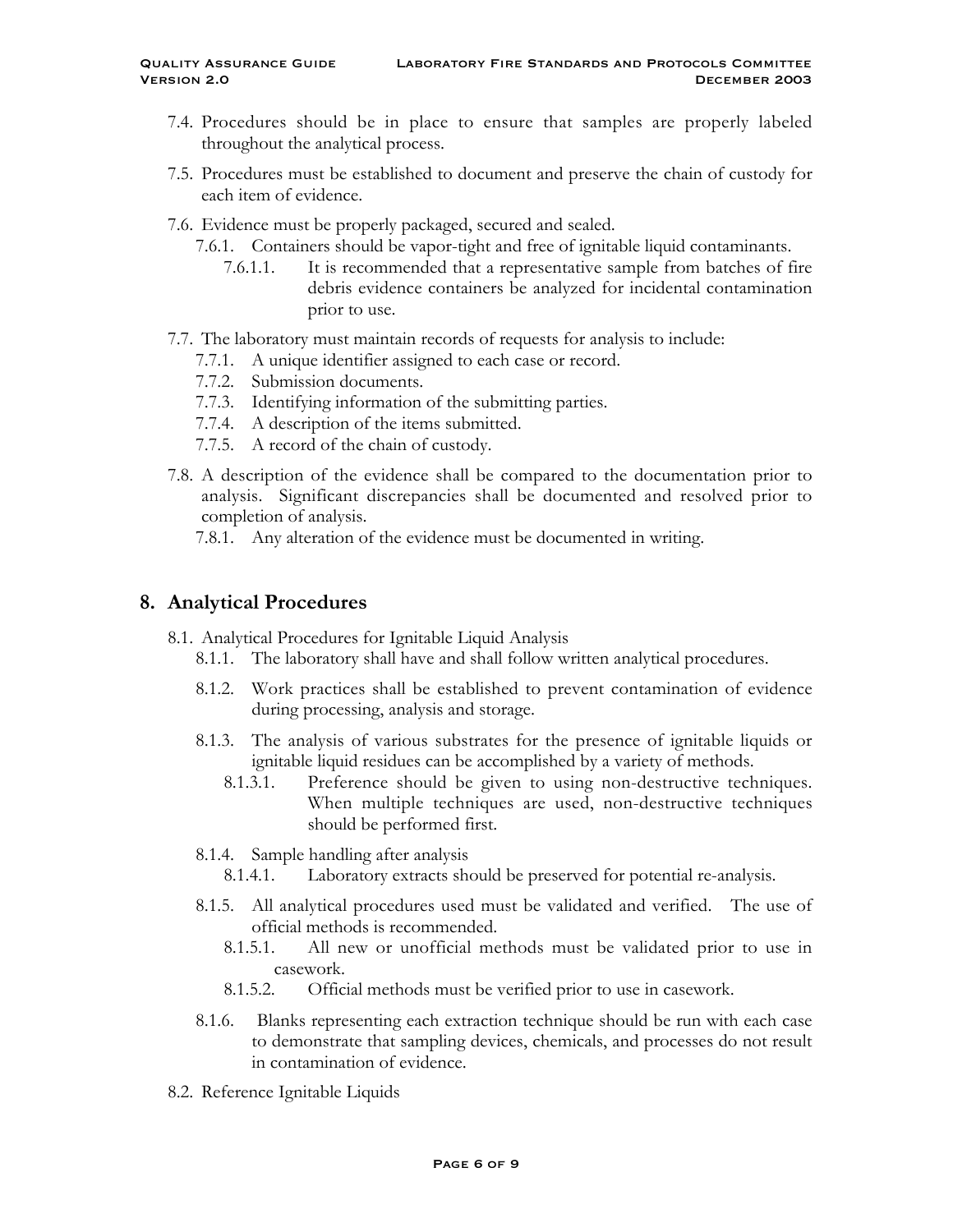- 8.2.1. Reference ignitable liquids shall be maintained by the laboratory; however, certified reference materials are not required
- 8.2.2. The classification of reference materials must be authenticated prior to use by the use of gas chromatography-mass spectrometry and/or by pattern recognition comparison to appropriate reference documentation.

#### **9. Instrumentation**

- 9.1. Instruments must be routinely monitored to ensure proper performance.
	- 9.1.1. Written procedures for monitoring instrument performance and maintenance shall be established.
	- 9.1.2. Documentation of instrument performance and maintenance shall be maintained.

#### 9.2. Equipment

9.2.1. Only suitable and properly operating equipment shall be used.

### **10. Technical and Administrative Review**

- 10.1. All casework shall be subjected to technical and administrative review.
- 10.2. The laboratory must have a written policy establishing the protocols for technical and administrative case review.
- 10.3. The laboratory must have written policy to determine the course of action should an analyst and reviewer disagree.
- 10.4. Technical review shall be documented and maintained

10.4.1. A standard technical review should cover the following points:

- 10.4.1.1. Is there adequate documentation relating to all the materials examined?
- 10.4.1.2. Have all the appropriate analyses been carried out?
- 10.4.1.3. Have all the relevant QA procedures been followed?
- 10.4.1.4. Are the conclusions reached justified and appropriate?
- 10.4.1.5. Is the statement/report accurate?
- 10.5. Administrative review should ensure editorial correctness and adherence to laboratory policies.

### **11. Chemicals, Reagents, and Supplies**

- 11.1. Chemicals and reagents used in ignitable liquid/ignitable liquid residue analysis must be of sufficient purity.
- 11.2. Documentation for reagents prepared within the laboratory must include identity, concentration (where appropriate), date of preparation, identity of the individual preparing the reagents, and the expiration date (if appropriate).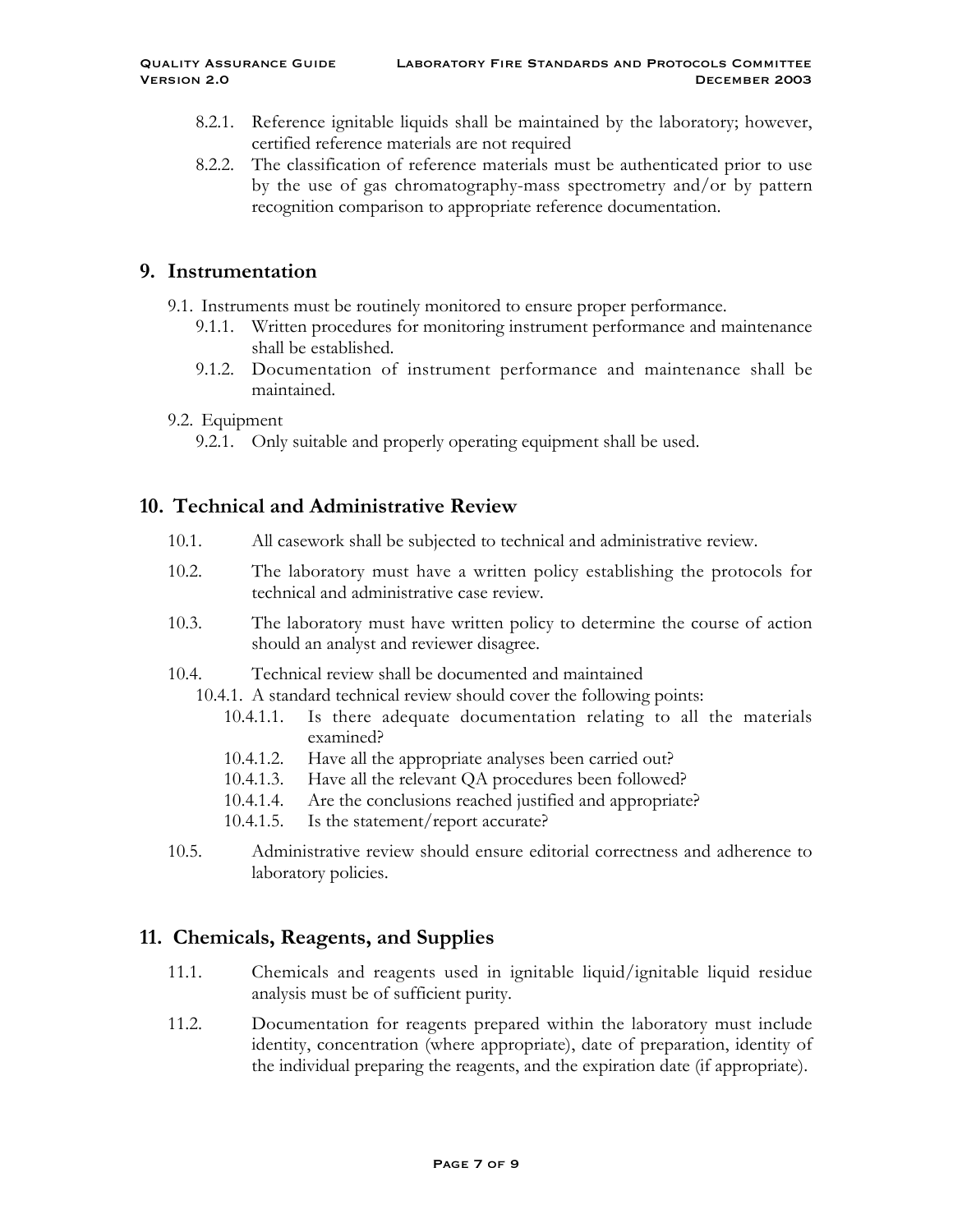- 11.3. Each container of extraction solvents must be tested for interfering contaminants prior to use and the resulting documentation maintained.
- 11.4. Chemical and reagent containers shall be dated and initialed when received and when first opened.

# **12. Proficiency and Competency Testing**

- 12.1. Each laboratory shall have written protocols for testing the competency of its laboratory analysts.
- 12.2. Each laboratory should participate in at least one external proficiency test annually.
- 12.3. Laboratories shall perform proficiency testing in order to evaluate the laboratory's performance.
	- 12.3.1. Proficiency tests should be representative of the laboratory's normal casework.
	- 12.3.2. Standard laboratory procedures shall be used for all proficiency test analyses.
- 12.4. Each analyst should be competency tested in fire debris analysis at least once per year.
	- 12.4.1. Competency testing samples should be representative of the laboratory's normal casework.
	- 12.4.2. Standard laboratory procedures shall be used for all competency test analyses.
	- 12.4.3. A single test may serve as both a competency test and a proficiency test.

#### **13. Verification and Validation**

- 13.1. The laboratory shall use validated techniques and procedures. Official methods are considered valid.
- 13.2. All methods, including official methods, shall be verified to ascertain proper performance in the individual laboratory.
- 13.3. Validation and verification procedures shall be documented.
	- 13.3.1. Validation should include specificity, limits of detection, reproducibility, advantages and limitations of technique.
- 13.4. New techniques developed for the characterization, identification, and comparison of ignitable liquids and their residues should be based on accepted scientific principles. Validation studies to establish the technique's reliability must be performed prior to use in casework.

### **14. Laboratory Audits**

14.1. Audits of laboratory operations should be conducted at least once per year.